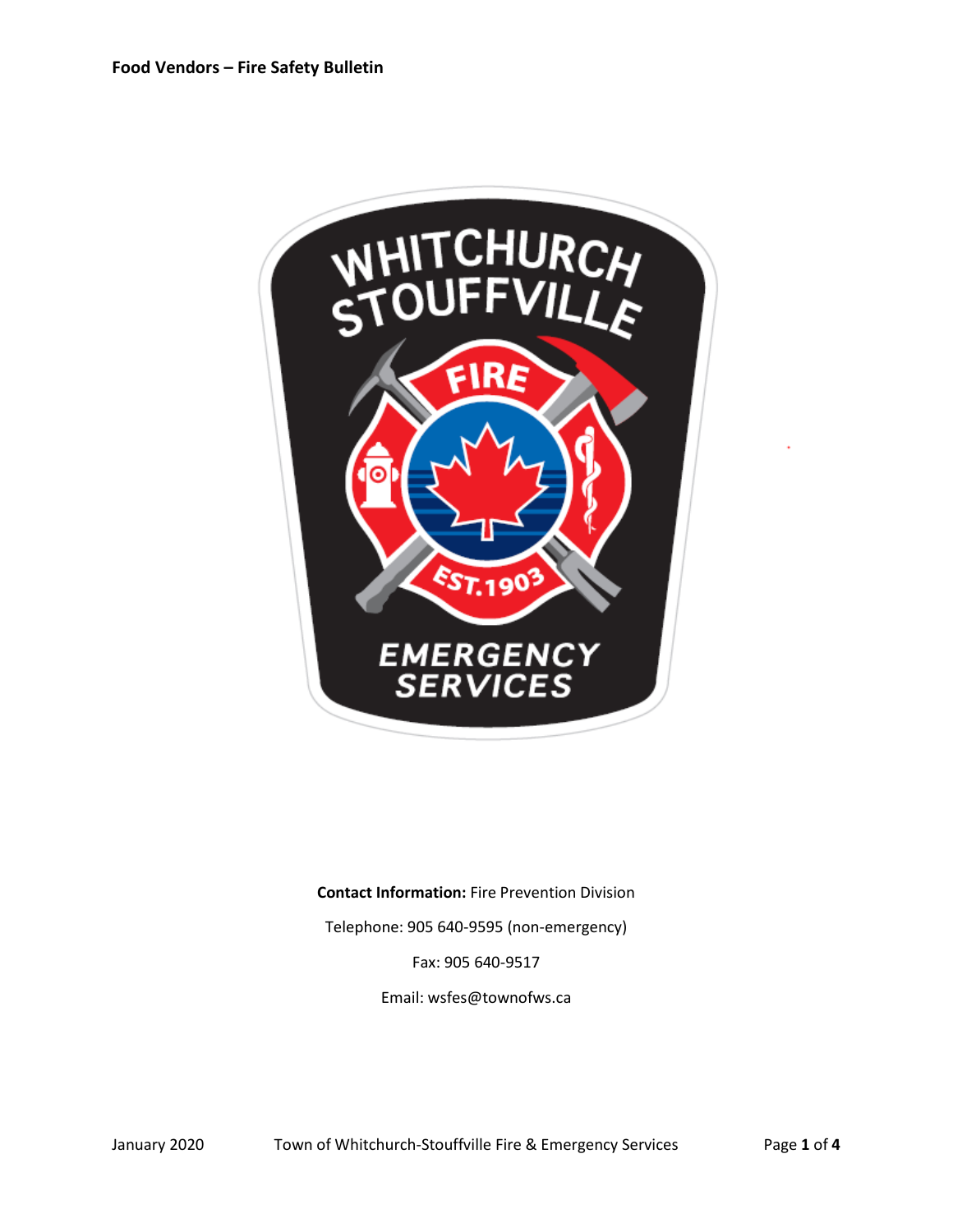# **Food Vendors – Fire Safety Bulletin**

#### **GENERAL**

Generally, food stands and mobile food trucks are not permitted on municipal property. Exceptions include special events on Town lands. Authorization to operate on Town lands shall be approved by the Town of Whitchurch-Stouffville.

There are stringent TSSA requirements when it comes to "mobile food service equipment" (MFSE). These requirements include, but are not limited to, annual inspections by licensed gas technicians, "approval" of equipment, components and appliances, interlocks between mechanical exhaust and fuel supply lines, etc. TSSA Director's Order FS-056-06 addresses these requirements.

Public Health requirements may also be applicable. These requirements may include the need for a sink with running water.

#### **GENERAL FIRE SAFETY – APPLIES TO ALL:**

#### **Clearances:**

- $\Box$  A minimum of three meters (10ft.) clearance away from buildings, structures, vehicles, and any other combustible material.
- $\Box$  Placement does not obstruct access for fire department vehicles
- $\Box$  Placement does not obstruct fire hydrants, emergency exits, and fire department connections.

#### **General Safety:**

- $\Box$  Any cooking activity within an enclosed tent is prohibited.
- $\Box$  All appliances are required to have appropriate certification and/or listing (e.g. CSA, CAN/ULC).
- $\Box$  Egress aisle/pathway from within truck/trailer shall be freely passable during operation to ensure the safe evacuation of personnel.
- $\Box$  Propane cylinders and tanks shall be secured to a permanent surface to prevent tipping and located away from cooking and heating devices.
- $\Box$  No unattached (spare) propane tanks or fuel cans permitted in cooking areas, in public access areas or in areas where there is an operational generator.
- $\Box$  Temporary electrical power, generators, and any connections to vendors must be proper gauge, properly rated (e.g. CSA, CAN/ULC), protected from weather and vehicle traffic and restricted from public access – do not use-damaged cords. No household extension cords.
- Generators may require a noise cover or acceptable non-combustible housing depending on location. Combustible items shall not be stored on generators in contact with hot surfaces e.g. tarps. Generators may not operate in an area where there are spare propane or fuel tanks.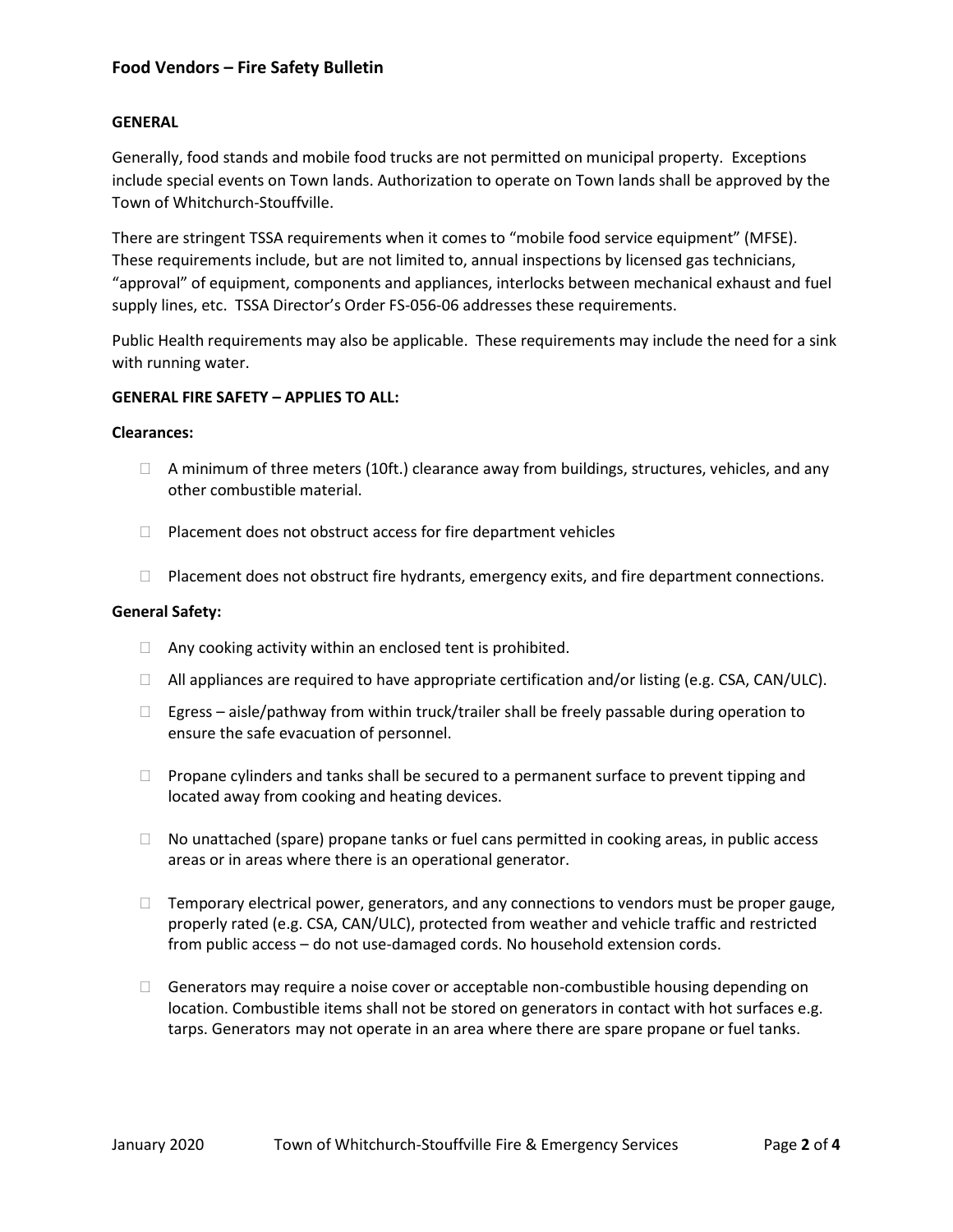# **Food Vendors – Fire Safety Bulletin**

## **FOOD TRUCKS/TRAILERS:**

## **Fire Protection:**

- $\Box$  Public access is prohibited within any food truck/trailer used for cooking.
- All commercial cooking that **creates grease-laden vapours** (deep fryers, burners, grills, etc.) in trailers or trucks shall have an automatic fire suppression system meeting ANSI/UL 300 or ULC/ORD-C 1254.6, and a ventilation system conforming to NFPA 96.

## **Service Requirements:**

- $\triangleright$  All commercial cooking suppression systems must be tagged by a qualified service technician within the past 6 months, have no deficiencies, and be in approved operating condition (e.g. lineup, nozzles, manual pull, signage).
- $\triangleright$  All commercial cooking exhaust hoods and ventilation systems must have required filters and trays installed at all times (mesh filters are not permitted), and have no evident grease accumulation.
- $\triangleright$  All portable fire extinguishers must be tagged by a qualified service technician within the past 12 months, have no deficiencies and be in approved operating condition.
- $\triangleright$  Annual safety inspection by a licensed gas technician, all identified deficiencies must be corrected. (TSSA) The technician must provide the owner/operator with a completed copy of the inspection certificate and an information fact sheet as per TSSA.

### **Fire Extinguishers:**

- $\Box$  Class K (6L) wet chemical extinguisher and;
- $\Box$  At least one portable multi-purpose fire extinguisher (minimum 5 pound 2A-10BC rated).
- $\Box$  Vendors using solid fuel (wood/charcoal) cooking appliances shall have a 2A rated water-type extinguisher or a wet chemical fire extinguisher listed for Class K fires.

This document has been produced to assist food vendors with achieving a minimum level of fire safety. Requirements noted above are subject to change and/or additional requirements maybe necessary.